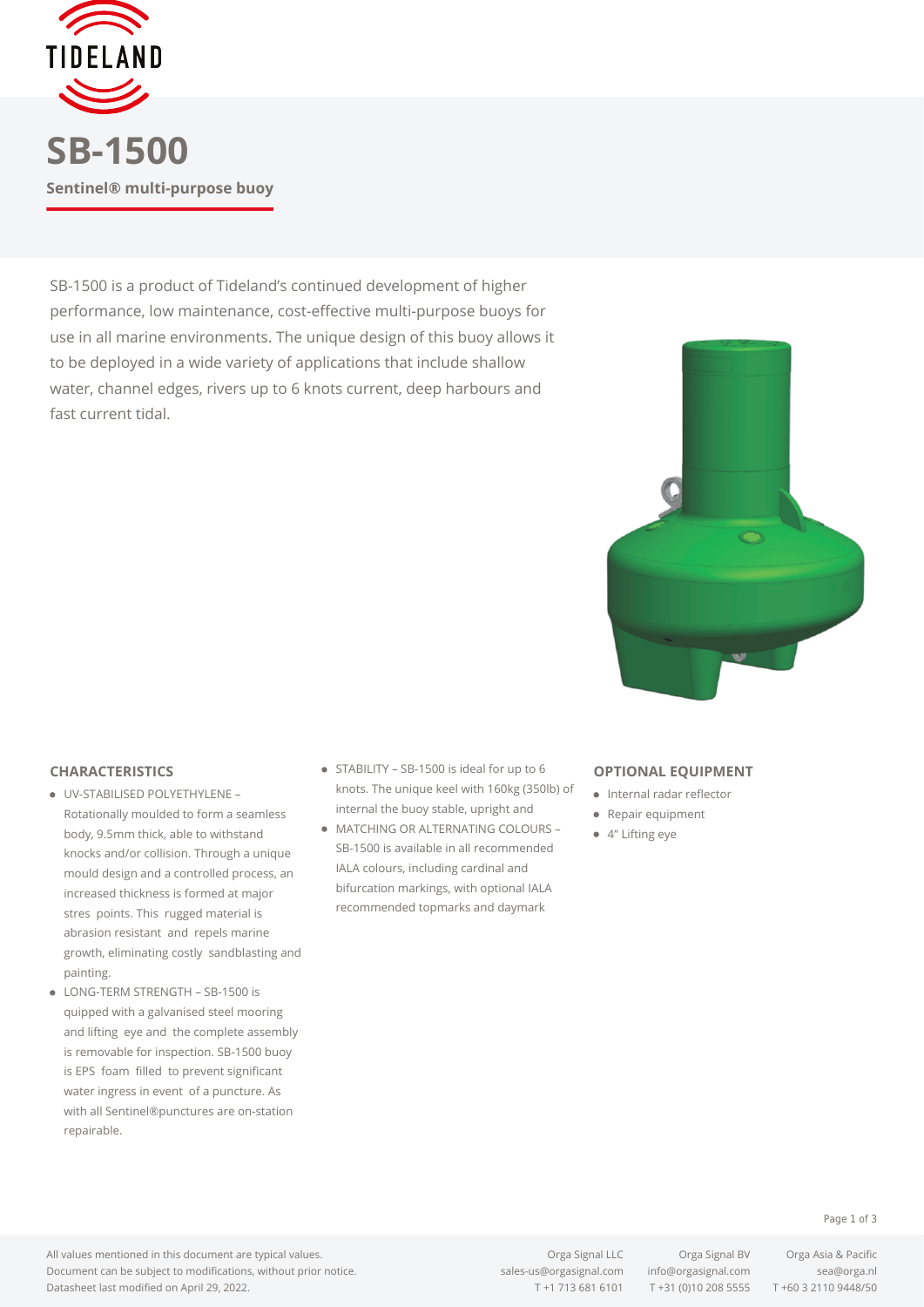

**SB-1500 Sentinel® multi-purpose buoy**

| <b>Construction</b>         | Rotationally moulded in medium density<br>UV-stabilised virgin polyethylene, 9.5mm<br>thick |
|-----------------------------|---------------------------------------------------------------------------------------------|
| <b>Foam Filling</b>         | Polyurethane foam                                                                           |
| Air Weight                  | 261kg (575lb)                                                                               |
| <b>Diameter</b>             | 1500mm (58in)                                                                               |
| <b>Focal Plane Height</b>   | 1760mm (69in)                                                                               |
| <b>Draft</b>                | 419mm (16.5)                                                                                |
| Freeboard                   | 318mm (12.5)                                                                                |
| Submergence                 | 17Kg/cm (95lb/in)                                                                           |
| <b>Surface Colour</b>       | As Specified                                                                                |
| <b>Radar Reflector</b>      | $10m2X$ -Band                                                                               |
| <b>Maximum Mooring Load</b> | 540Kg (1190lb)                                                                              |
| <b>Maximum Current</b>      | 6 knots                                                                                     |

## **OPTIONAL LED MARINE LANTERNS**

SB-1500 can be equipped with a range of Tideland self contained lanterns, which are maintenance-free and utilise LED technology, high performance solar modules and high-grade batteries.

All values mentioned in this document are typical values. Document can be subject to modifications, without prior notice. Datasheet last modified on April 29, 2022.

[sales-us@orgasignal.com](mailto:sales-us@orgasignal.com) [info@orgasignal.com](mailto:info@orgasignal.com) [sea@orga.nl](mailto:sales-us@orgasignal.com)

Orga Signal LLC Orga Signal BV Orga Asia & Pacific T +1 713 681 6101 T +31 (0)10 208 5555 T +60 3 2110 9448/50

Page 2 of 3